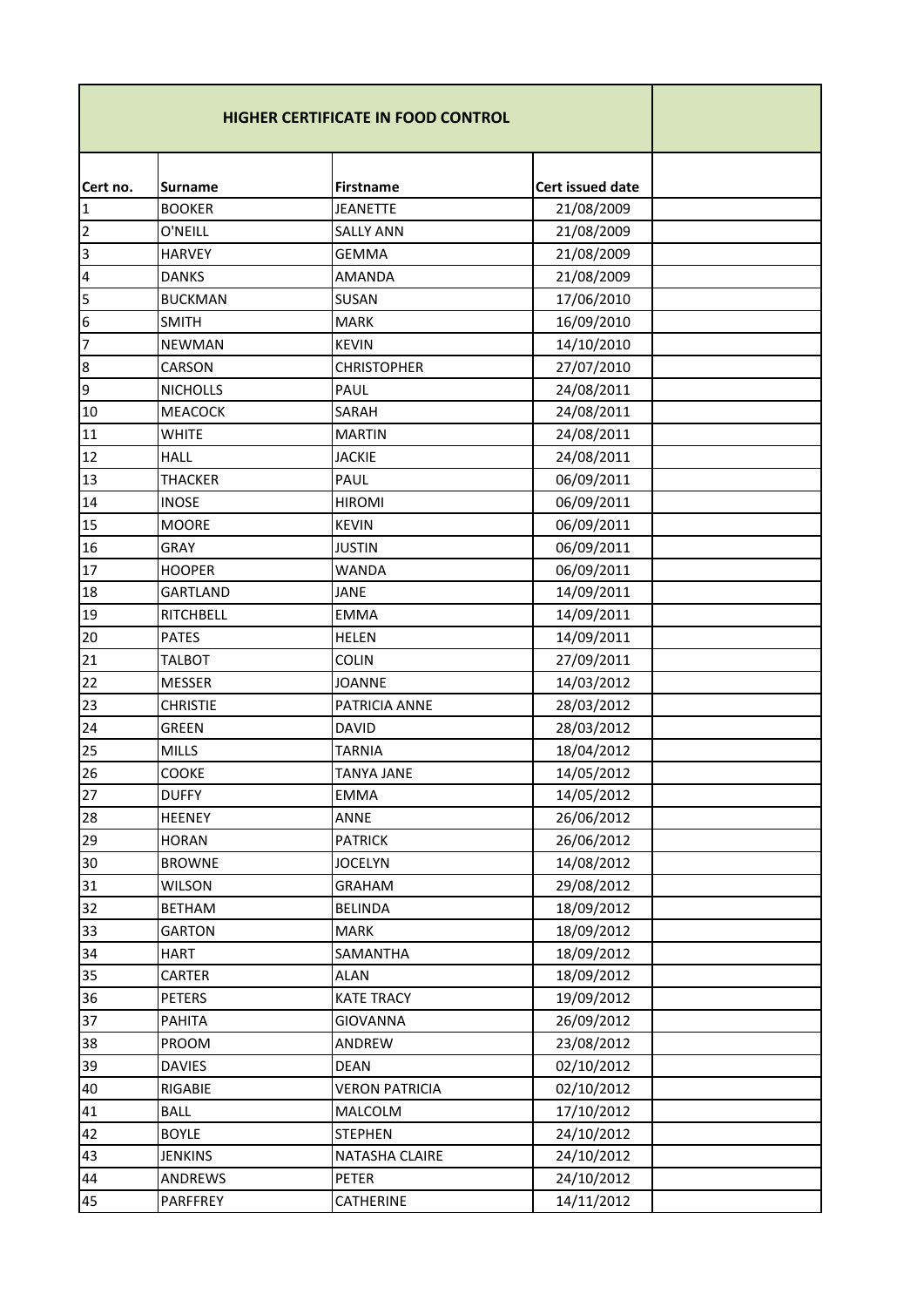| 46 | DREAU             | <b>VINCENT</b>           | 26/03/2013 |
|----|-------------------|--------------------------|------------|
| 47 | <b>HIGGINS</b>    | <b>MELISSA</b>           | 19/03/2013 |
| 48 | <b>PROCTOR</b>    | SARA                     | 07/03/2013 |
| 49 | <b>FERRIS</b>     | <b>IAIN</b>              | 28/08/2013 |
| 50 | <b>MITCHELL</b>   | <b>CLAIRE</b>            | 28/08/2013 |
| 51 | WALSH             | <b>TRACEY</b>            | 28/08/2013 |
| 52 | <b>SMITH</b>      | SUZANNA                  | 07/10/2013 |
| 53 | <b>HAWKES</b>     | SARA                     | 28/10/2013 |
| 54 | CRUMP             | ANNETTE ELIZABET         | 04/11/2013 |
| 55 | WHITE             | LAUREN                   | 25/11/2013 |
| 56 | MILLER            | <b>CHRISTOPHER</b>       | 02/12/2013 |
| 57 | <b>MWAKATUMA</b>  | PETRONILLA               | 04/12/2013 |
| 58 | <b>MUIR</b>       | MARION ELIZABETH         | 07/04/2014 |
| 59 | <b>JOHNSON</b>    | <b>DARREN</b>            | 07/04/2014 |
| 60 | WINFIELD          | WENDY                    | 07/04/2014 |
| 61 | <b>BAKER</b>      | LAURA                    | 07/04/2014 |
| 62 | <b>MASTERS</b>    | <b>JOANNE</b>            | 07/04/2014 |
| 63 | AMEY              | SIÂN LOUISE JAYNE AMEY   | 07/03/2014 |
| 64 | <b>NKANSAH</b>    | <b>SHARON</b>            | 30/07/2013 |
| 65 | <b>OWEN</b>       | KATRINA EMMA JANE        | 05/08/2014 |
| 66 | COYLE             | <b>MARCUS JOHN</b>       | 08/08/2014 |
| 67 | LAYTON            | <b>JULIE</b>             | 08/10/2014 |
| 68 | <b>IBBETT</b>     | <b>TRACEY</b>            | 30/10/2014 |
| 69 | <b>MULRINE</b>    | <b>JULIE</b>             | 21/11/2014 |
| 70 | <b>WESTON</b>     | <b>KEITH</b>             | 01/12/2014 |
| 71 | <b>SPINKS</b>     | <b>TRUDIE</b>            | 10/12/2014 |
| 72 | <b>OWEN</b>       | <b>GWENAN</b>            | 16/12/2014 |
| 73 | <b>HUGHES</b>     | <b>GWENAN REES</b>       | 22/01/2015 |
| 74 | <b>WEST</b>       | <b>NICHOLAS</b>          | 09/02/2015 |
| 75 | <b>HESLEHURST</b> | ANN                      | 11/02/2015 |
| 76 | CHARLESWORTH      | <b>NICOLA</b>            | 26/03/2015 |
| 77 | <b>EBOJOH</b>     | <b>OSHAREGOMA FESTUS</b> | 30/03/2015 |
| 78 | <b>TURNER</b>     | <b>JULIE</b>             | 07/05/2015 |
| 79 | <b>BARTRAM</b>    | SAMANTHA                 | 07/05/2015 |
| 80 | <b>BROOKES</b>    | <b>KAREN JANE</b>        | 07/05/2015 |
| 81 | <b>PATMORE</b>    | <b>ALISON</b>            | 30/07/2015 |
| 82 | <b>MOHAN</b>      | SIVAGOWRI VISHNU         | 02/09/2015 |
| 83 | POWELL            | <b>TREVOR LLOYD</b>      | 04/09/2015 |
| 84 | <b>ROCHFORT</b>   | <b>HEATHER</b>           | 02/10/2015 |
| 85 | SNELLING          | <b>JULIE</b>             | 20/10/2015 |
| 86 | <b>EDGELER</b>    | <b>BRIAN EDWARD</b>      | 02/11/2015 |
| 87 | <b>HALLS</b>      | <b>KAREN LESLEY</b>      | 08/10/2015 |
| 88 | <b>MASON</b>      | RACHEL                   | 07/12/2015 |
| 89 | <b>JONES</b>      | <b>KATE</b>              | 25/01/2016 |
| 90 | <b>JONES</b>      | <b>OLWEN BETHAN</b>      | 03/01/2016 |
| 91 | <b>EVANS</b>      | CRAIG                    | 16/02/2016 |
| 92 | <b>ROBERTS</b>    | THOMAS MATTHEW           | 04/04/2016 |
| 93 |                   | <b>TAMMIE</b>            | 19/04/2016 |
|    | <b>SMITH</b>      |                          |            |
| 94 | RADLEY            | <b>MARK</b>              | 16/05/2016 |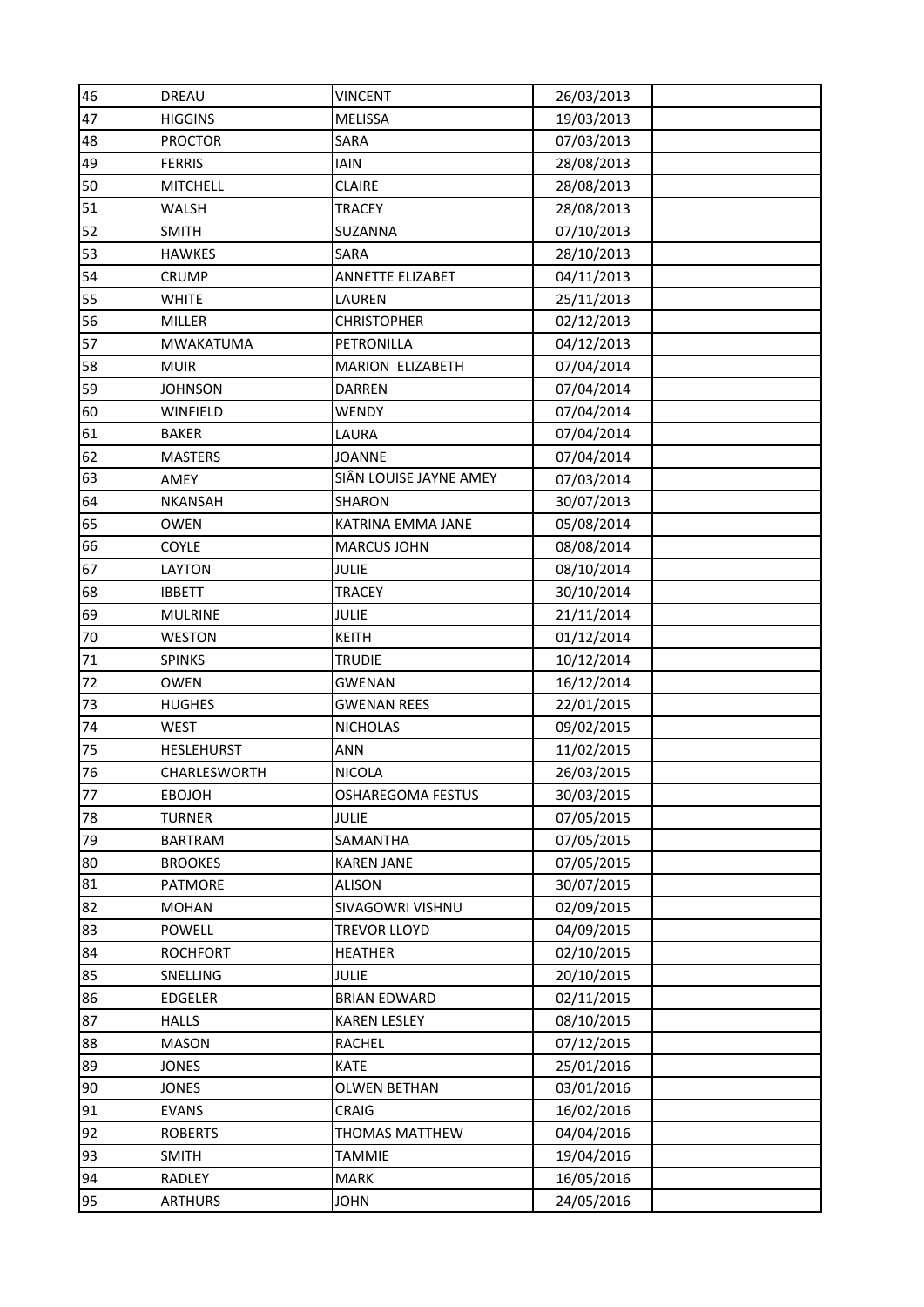| 96  | <b>YEARWOOD</b>    | <b>ROBIN</b>           | 19/04/2016 |                           |
|-----|--------------------|------------------------|------------|---------------------------|
| 97  | LINDSAY            | PAUL JONATHAN          | 10/06/2016 |                           |
| 98  | LOTT               | <b>KERRY-ANN</b>       | 06/07/2016 |                           |
| 99  | <b>FENTUM</b>      | <b>DAVID</b>           | 28/09/2016 |                           |
| 100 | <b>CORDLE</b>      | OLUBUKOLA              | 02/11/2016 | Certificate of Attainment |
| 101 | <b>HARRISON</b>    | <b>ALISON</b>          | 02/11/2016 |                           |
| 102 | <b>NISSIFOROU</b>  | <b>MARIOS</b>          | 02/11/2016 |                           |
| 103 | <b>BOND</b>        | <b>STEVEN</b>          | 02/11/2016 |                           |
| 104 | <b>KING</b>        | <b>JULIET</b>          | 02/11/2016 |                           |
| 105 | <b>BURTON</b>      | <b>DAVID</b>           | 02/11/2016 |                           |
| 106 | <b>HOWARD</b>      | <b>GLENN</b>           | 24/11/2016 |                           |
| 107 | <b>DHARA</b>       | <b>GAURAV MEHTA</b>    | 29/11/2016 |                           |
| 108 | KELLY              | PAULA ANN LOUISE       | 08/03/2017 |                           |
| 109 | <b>KOTADIA</b>     | SALMA                  | 08/03/2017 |                           |
| 110 | <b>FAY</b>         | <b>LISA</b>            | 08/03/2017 |                           |
| 111 | <b>PRESTON</b>     | <b>ROBERT</b>          | 14/03/2017 |                           |
| 112 | <b>EVANS</b>       | <b>DAVID</b>           | 20/03/2017 | Certificate of Attainment |
| 113 | <b>THOMAS</b>      | <b>GLENDA</b>          | 20/03/2017 | Certificate of Attainment |
| 114 | <b>STEPHENS</b>    | ANNA-MARIE             | 20/03/2017 | Certificate of Attainment |
| 115 | <b>TAYLOR</b>      | MICHELLE ANNE          | 23/03/2017 |                           |
| 116 | WILLIAMS           | <b>EMMA LOUISE</b>     | 05/05/2017 | Certificate of Attainment |
| 117 | <b>BRAITHWAITE</b> | <b>CHRISTINA</b>       | 31/05/2017 |                           |
| 118 | <b>COOPER</b>      | NICOLA BETH            | 31/05/2017 |                           |
| 119 | <b>HORGAN</b>      | <b>COLMAN ANTHONY</b>  | 31/05/2017 |                           |
| 120 | <b>GRIFFITHS</b>   | <b>CAROLINE HELEN</b>  | 05/06/2017 |                           |
| 121 | <b>HARRIS</b>      | <b>CIARA</b>           | 15/06/2017 |                           |
| 122 |                    |                        |            |                           |
|     | HARRIOTT-GAYLE     | JOANNE                 | 26/06/2017 | Certificate of Attainment |
| 123 | CANTERBURY         | <b>ALISON</b>          | 04/05/2017 |                           |
| 124 | <b>WARD-STOKES</b> | <b>DAVID</b>           | 06/09/2017 |                           |
| 125 | <b>HITCHENS</b>    | <b>JOANNE</b>          | 13/09/2017 |                           |
| 126 | <b>SCOTTER</b>     | <b>GILLIAN</b>         | 06/10/2017 |                           |
| 127 | ADEGBITE           | <b>HENRY</b>           | 06/10/2017 | Certificate of Attainment |
| 128 | <b>ALLSOP</b>      | JENNIFER SUSAN         | 10/10/2017 |                           |
| 129 | <b>WHITEWOOD</b>   | <b>CHARLOTTE MARIE</b> | 11/10/2017 |                           |
| 130 | POLZIN             | CHRISTIAN              | 24/10/2017 |                           |
| 131 | WATSON             | CLAIRE BEVERLEY        | 24/10/2017 |                           |
| 132 | PRITCHARD          | <b>BETHANY</b>         | 31/10/2017 |                           |
| 133 | RICHARDSON         | <b>KAREN</b>           | 31/10/2017 |                           |
| 134 | <b>DAVIS</b>       | <b>CLIFTON</b>         | 03/11/2017 |                           |
| 135 | <b>CLARE</b>       | <b>JENNIFER</b>        | 15/11/2017 |                           |
| 136 | <b>BROWN</b>       | ANGELA CHRISTINE       | 23/11/2017 |                           |
| 137 | <b>SMYTHERS</b>    | LORAINE                | 23/11/2017 |                           |
| 138 | CLARKE             | <b>KAREN</b>           | 23/11/2017 |                           |
| 139 | <b>BLACKETT</b>    | CATHERINE              | 23/11/2017 |                           |
| 140 | <b>TOSKA</b>       | <b>GEORGETTE MARIA</b> | 26/01/2018 |                           |
| 141 | <b>ROWLAND</b>     | <b>MARK</b>            | 06/03/2018 |                           |
| 142 | AMBROSE            | <b>KERRY JANE</b>      | 06/03/2018 |                           |
| 143 | CARSTEA            | EMILIA ILEANA          | 10/04/2018 |                           |
| 144 | ALEXANDER          | <b>ANN</b>             | 07/08/2018 |                           |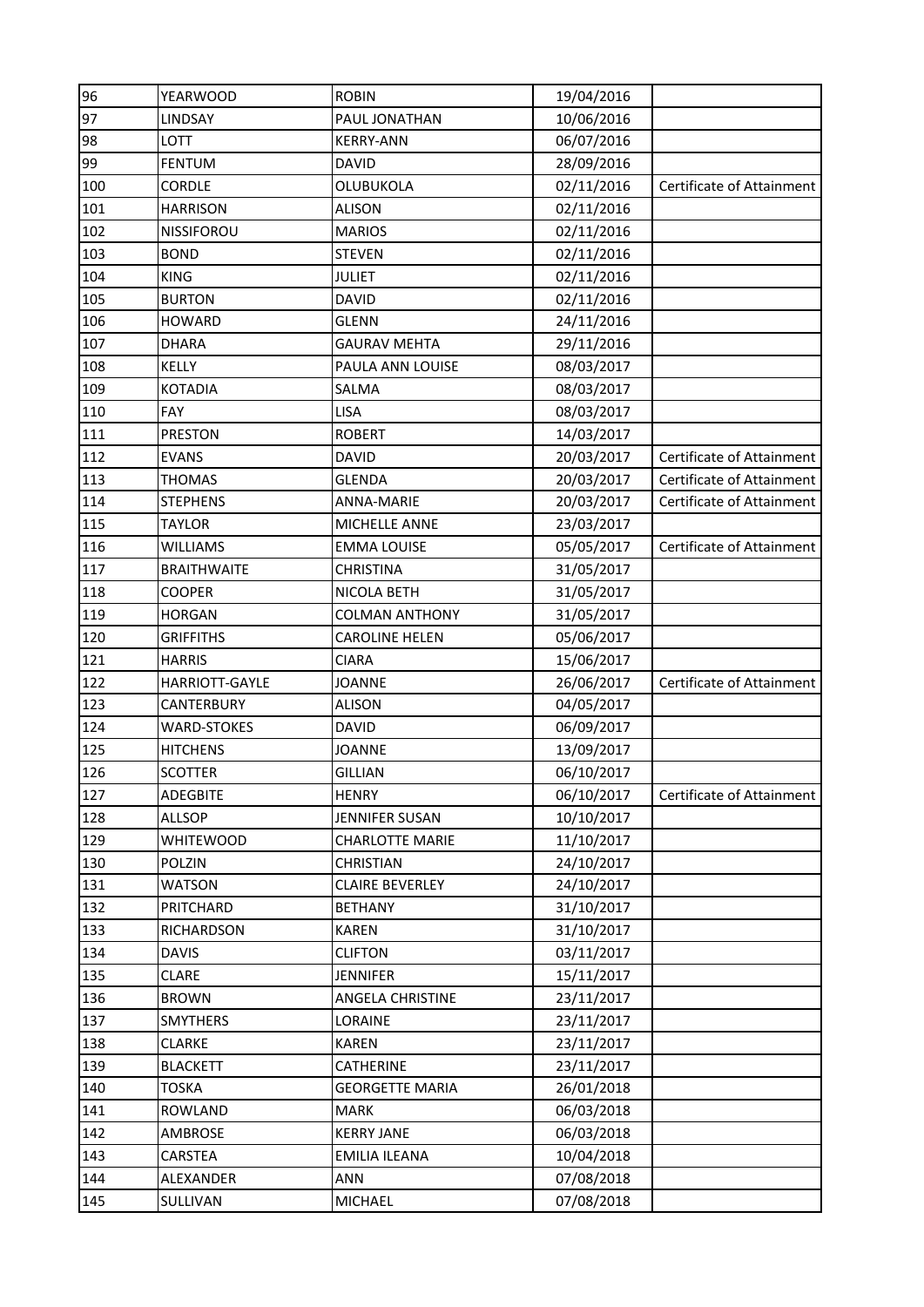| 146 | UZODINMA OKEKE     | <b>JOHN</b>                | 16/08/2018 |                                  |
|-----|--------------------|----------------------------|------------|----------------------------------|
| 147 | <b>GALLAGHER</b>   | <b>SHARON</b>              | 12/10/2018 |                                  |
| 148 | <b>EDWARDS</b>     | PAUL                       | 12/10/2018 |                                  |
| 149 | <b>RADFORD</b>     | <b>DIANNE</b>              | 16/10/2018 |                                  |
| 150 | <b>HOARE</b>       | <b>NICOLA</b>              | 19/10/2018 |                                  |
| 151 | <b>NUTTALL</b>     | <b>CATHERINE SIAN</b>      | 31/10/2018 |                                  |
| 152 | <b>RUSSELL</b>     | <b>ANNA</b>                | 26/10/2018 | Certificate of Attainment        |
| 153 | <b>KNIGHTS</b>     | <b>ELIZABETH</b>           | 06/12/2018 |                                  |
| 154 | <b>MELL</b>        | CAROLYN                    | 11/12/2018 |                                  |
| 155 | WAINMAN            | <b>DONNA GAIL</b>          | 07/11/2018 |                                  |
| 156 | <b>OWEN-BROWNE</b> | STEPHEN ANTHONY            | 18/12/2018 |                                  |
| 157 | CRESSWELL          | <b>ELAINE KAY</b>          | 14/01/2019 |                                  |
| 158 | <b>TIMBRES</b>     | <b>JAYNE</b>               | 18/02/2019 |                                  |
| 159 | <b>BUZDUGA</b>     | CATALINA-ALEXANDRA         | 11/03/2019 | Certificate of Attainment        |
| 160 | <b>BEAUFOY</b>     | <b>DAMON PAUL</b>          | 15/03/2019 | Certificate of Attainment        |
| 161 | <b>KHAN</b>        | <b>IMRAN AFZAL</b>         | 02/04/2019 |                                  |
| 162 | <b>GUNN</b>        | <b>ALISON CLARE</b>        | 17/04/2019 |                                  |
| 163 | CARPENTER          | <b>EMMA</b>                | 20/05/2019 | <b>Certificate of Attainment</b> |
| 164 | SARGENT            | <b>KAREN</b>               | 10/06/2019 | Certificate of Attainment        |
| 165 | <b>GILBERT</b>     | <b>JULIETTE ANNE</b>       | 10/07/2019 |                                  |
| 166 | <b>HARRIS</b>      | <b>ROSEMARY</b>            | 05/08/2019 |                                  |
| 167 | <b>DARBAR</b>      | <b>RITA</b>                | 13/09/2019 |                                  |
| 168 | PEGRAM             | SAMANTHA LOUISE            | 18/09/2019 |                                  |
| 169 | <b>WILLIAMS</b>    | <b>CATRIN NERYS</b>        | 18/09/2019 |                                  |
| 170 | <b>TIPLADY</b>     | <b>SHARON</b>              | 23/09/2019 |                                  |
| 171 | <b>DEIGHTON</b>    | <b>KEVIN RICHARD</b>       | 23/09/2019 |                                  |
| 172 | <b>FAGBOHUNKA</b>  | <b>OLAYINKA</b>            | 25/09/2019 |                                  |
| 173 | OBOH               | <b>BETTY</b>               | 25/09/2019 |                                  |
| 174 | CHAPMAN            | <b>SCOTT</b>               | 10/10/2019 |                                  |
| 175 | <b>MIAH</b>        | <b>RAZA</b>                | 22/10/2019 |                                  |
| 176 | <b>WEST</b>        | <b>JOANNE</b>              | 28/10/2019 |                                  |
| 177 | EATON-LEES         | <b>JULIE</b>               | 15/11/2019 |                                  |
| 178 | DOLMAN-CLARKE      | SUZZANNE                   | 04/12/2019 |                                  |
| 179 | PAWSON             | SHEILA TERESA              | 28/01/2020 |                                  |
| 180 | SAXON              | NICHOLAS ANDREW            | 07/02/2020 |                                  |
| 181 | WALTERS            | <b>REBECCA</b>             | 12/02/2020 |                                  |
| 182 | <b>ARMITT</b>      | SARAH                      | 11/11/2019 |                                  |
| 183 | <b>WRIGHT</b>      | CHARLENE                   | 29/01/2020 |                                  |
| 184 | <b>HOWARTH</b>     | AIMEE                      | 10/02/2020 |                                  |
| 185 | <b>REID</b>        | <b>JACKIE</b>              | 02/03/2020 |                                  |
| 186 | <b>POWELL</b>      | <b>EMMA</b>                | 16/03/2020 | Certificate of Attainment        |
| 187 | OLULANA            | <b>EMOJEVBE JACQUELINE</b> | 01/05/2020 | Certificate of Attainment        |
| 188 | <b>RUSSELL</b>     | <b>NICHOLA</b>             | 18/05/2020 | Certificate of Attainment        |
| 189 | <b>GUNES</b>       | LEYLA                      | 02/06/2020 | Certificate of Attainment        |
| 190 | <b>GORDON</b>      | <b>ROBERT</b>              | 03/03/2020 |                                  |
| 191 | REDDEY             | CHARLIE                    | 17/06/2020 |                                  |
| 192 | <b>BUCKLEY</b>     | <b>LISA MARIE</b>          | 25/06/2020 |                                  |
| 193 | <b>FOSTER</b>      | WENDY                      | 30/07/2020 | Certificate of Attainment        |
| 194 | <b>TETTEH</b>      | AMANDA                     | 17/08/2020 |                                  |
| 195 | PERETTI            | MICHAEL                    | 27/08/2020 |                                  |